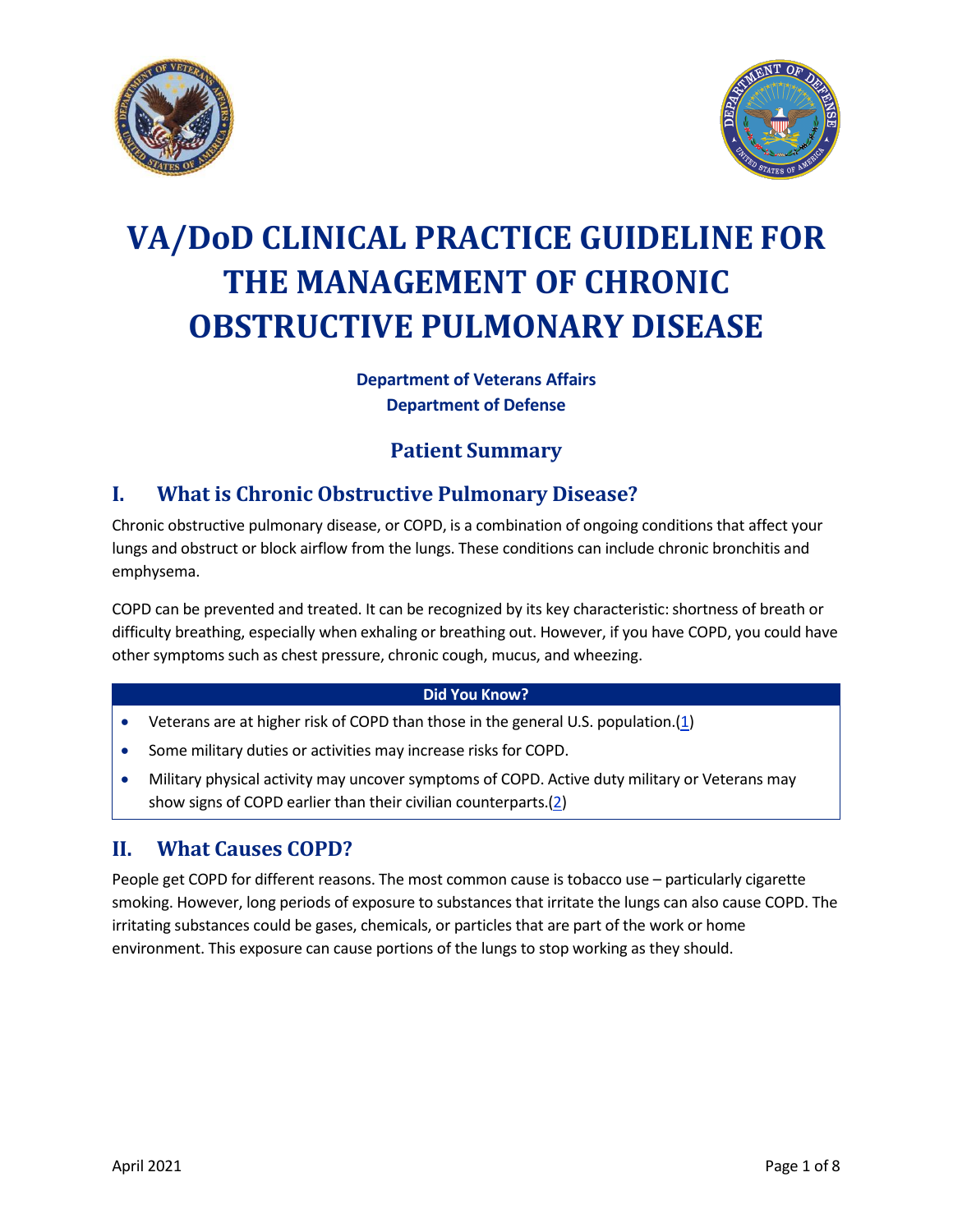

### **Figure 1: Images of healthy lungs and lungs affected by COPD [\(3\)](#page-7-2)**

**COPD** 

# **III. How is COPD Diagnosed?**

Your provider (which may be a doctor, physician assistant, or nurse practitioner) can explain the symptoms and tests that determine if you have COPD. If your provider suspects you may have COPD, he or she can arrange for a simple breathing test to determine whether you do or do not have the disease.

## **IV. What are the Goals of COPD Treatment?**

The overall goal of treating your COPD is to control the symptoms and optimize your health for better quality of life and mental health. Well-treated COPD will allow you to be more physically active and may improve your sleep.

#### **Goals of COPD Treatment**

- · Prevent COPD from getting worse
- · Improve symptoms:
	- $\triangle$  Decrease shortness of breath
	- Help you to perform social activities, physical activities, and exercise
	- $\bullet$  Improve your quality of life and your mental health
- · Treat and prevent:
	- Exacerbations (when COPD symptoms suddenly worsen)
	- **Complications**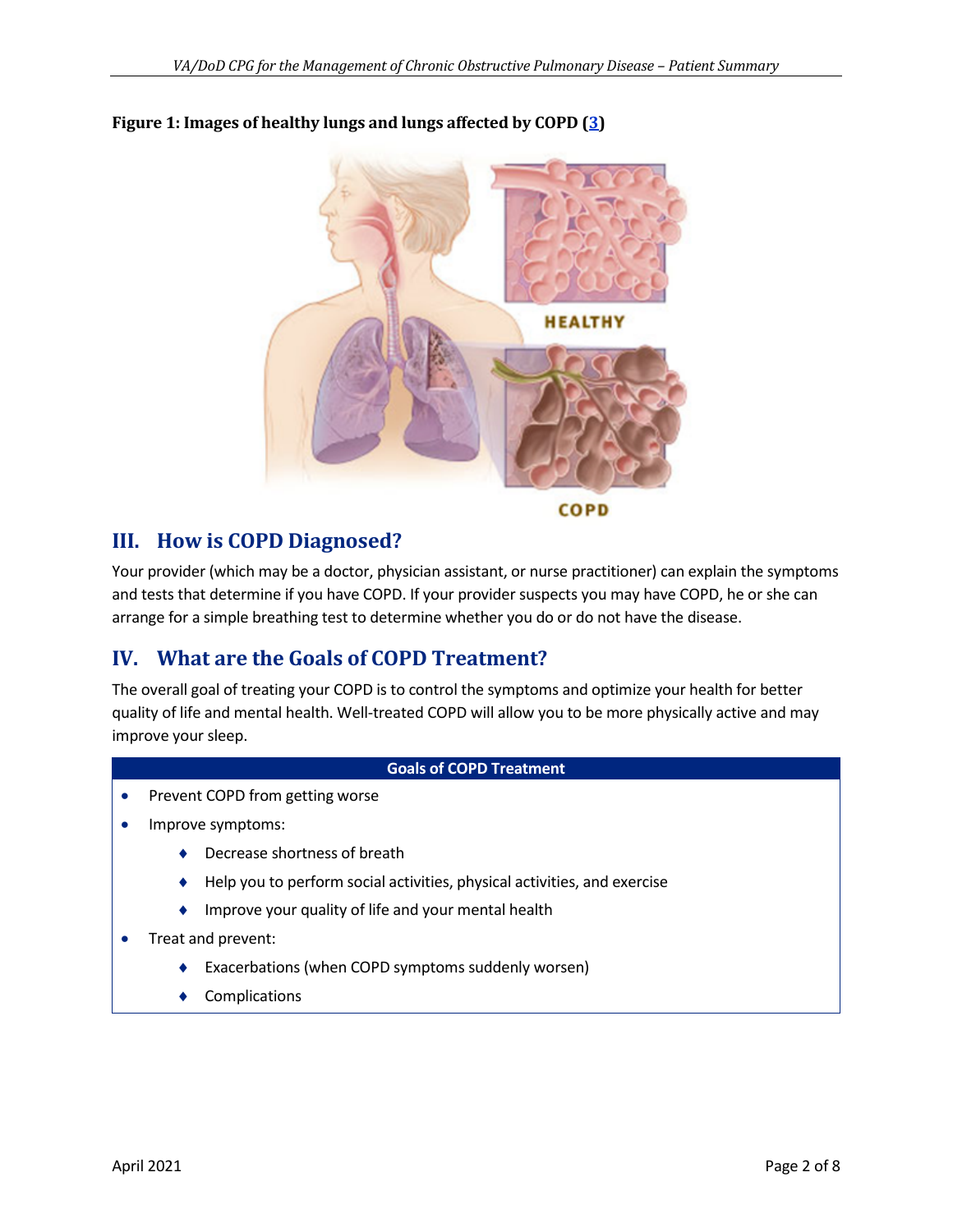## **V. What are the Options for COPD Treatment?**

There are many treatment options for COPD that can help you reach your goals. By talking with your provider, you can learn more about the available treatment options and how they can help you. Work with your provider to find treatments that improve your symptoms and your health. The following treatment options are things that your provider may ask you to do at home or to make a part of your normal routine.

# **VI. Medication**

Your provider may prescribe medication that you breathe in or inhale straight to your lungs. The medication can help you keep your symptoms from worsening or help manage your COPD. With instructions and practice, the inhaled medication can be easy to use. Work with your provider to make sure that you are taking the inhaled medication correctly and as directed. There are many different types of inhaled medications. These medications work in different ways and affect different parts of the lungs to help improve your breathing. Do not be afraid to ask questions or ask for help.

Inhaled medications work for different lengths of time depending on the medication type (short-acting or long-acting).

- · **Short-acting medications** work within a few minutes. Your provider will explain how to use these medications when you are experiencing symptoms that are worse than usual.
- · **Long-acting medications** help control your COPD symptoms so they do not worsen. You should take long-acting medications even if you feel fine and your symptoms are no worse than usual.

More information on types of medications can be found in [Table 1.](#page-3-0)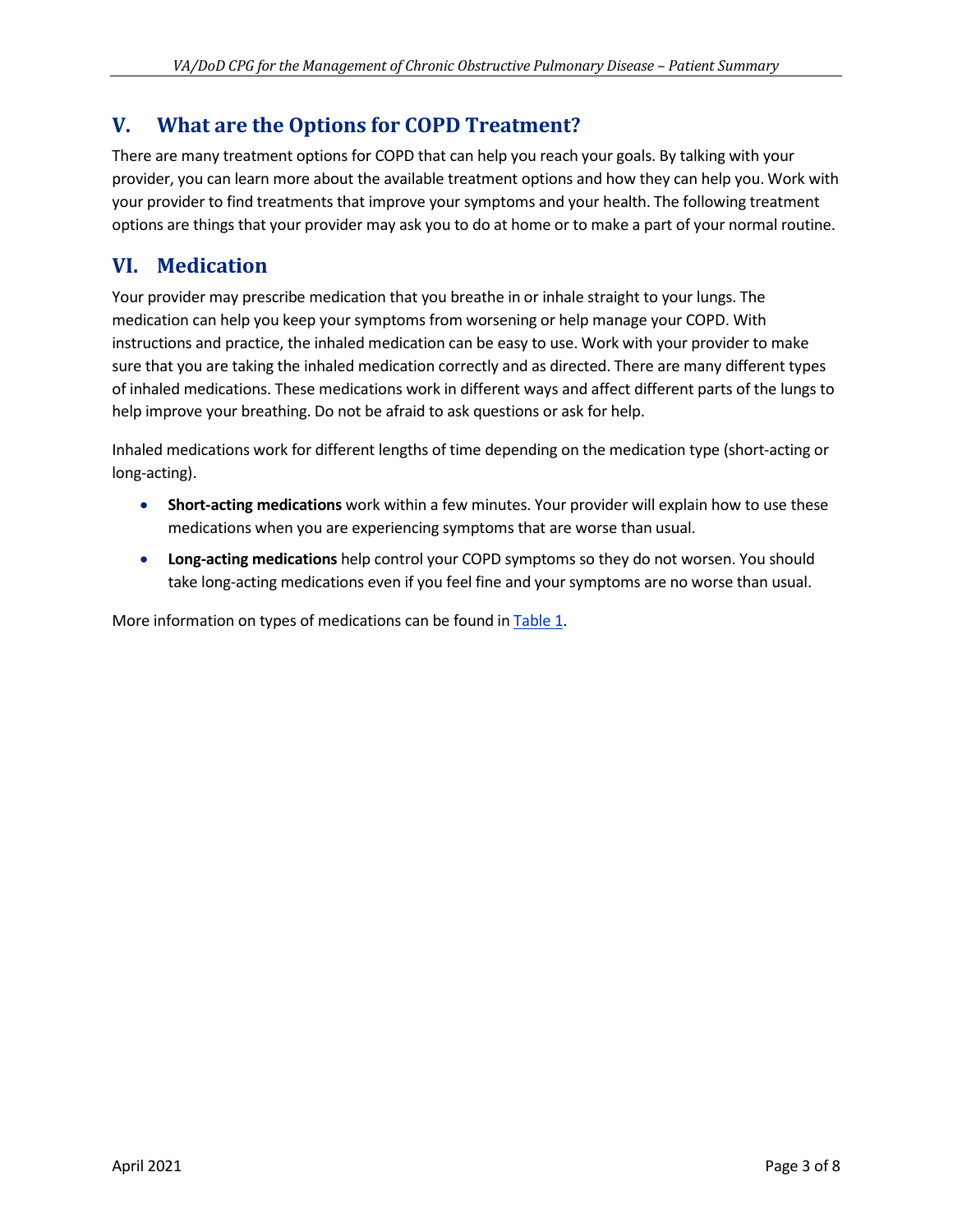| <b>Examples of the</b><br><b>Medications</b> | <b>Types and</b><br><b>Abbreviations</b> | <b>How It Works</b>                                          | <b>How Long It Works</b> |
|----------------------------------------------|------------------------------------------|--------------------------------------------------------------|--------------------------|
| <b>Ventolin</b>                              | Short-acting                             | RESCUE for sudden change of symptoms                         | Works in 1-5 minutes;    |
| <b>Proventil ProAir</b>                      | (SABA)                                   | Short-lasting treatment to relax and open small<br>$\bullet$ | lasts 3-6 hours          |
| <b>Xopenex</b>                               |                                          | airways for fast relief                                      |                          |
| Foradil                                      | Long-acting                              | MAINTENANCE - use even without change in                     | Works in 20 minutes;     |
| <b>Serevent</b>                              | (LABA)                                   | symptoms                                                     | lasts 12 hours           |
|                                              |                                          | Long-lasting treatment to relax and open large<br>$\bullet$  |                          |
|                                              |                                          | airways (will not provide fast relief)                       |                          |
| <b>Atrovent</b>                              | Short-acting                             | MAINTENANCE - use even without change in                     | Works in 15 minutes;     |
|                                              | (SAMA)                                   | symptoms                                                     | lasts 6-8 hours          |
|                                              |                                          | Short-lasting treatment to relax and open large<br>$\bullet$ |                          |
|                                              |                                          | airways (will not provide fast relief)                       |                          |
| <b>Spiriva</b>                               | Long-acting                              | MAINTENANCE - use even without change in                     | Works in 20 minutes;     |
|                                              | (LAMA)                                   | symptoms                                                     | lasts 24 hours           |
|                                              |                                          | Long-lasting treatment to relax and open large<br>$\bullet$  |                          |
|                                              |                                          | airways (will not provide fast relief)                       |                          |
| Qvar                                         | Long-acting                              | MAINTENANCE - use even without change in                     | Works in few days or     |
| <b>Flovent</b>                               | (ICS)                                    | symptoms                                                     | few weeks when           |
|                                              |                                          | Long-lasting treatment to reduce and prevent<br>$\bullet$    | taken regularly          |
|                                              |                                          | airways swelling (will not provide fast relief); you         |                          |
|                                              |                                          | may have less coughing or wheezing                           |                          |

<span id="page-3-0"></span>

| Table 1: Types of Inhaled Medications Used to Treat COPD |  |  |
|----------------------------------------------------------|--|--|
|                                                          |  |  |

These medications are inhaled by mouth. There are other medications to treat COPD, such as theophylline, roflumilast, and chronic macrolides. Your provider may prescribe one of these after consulting with a pulmonologist, a doctor who treats diseases of the lungs.

Some breathing medications are delivered with a device called a metered-dose inhaler. See [Figure 1](#page-4-0) and [Figure 2](#page-4-1) for step-by-step guides on how to use a metered dose inhaler. $(4)$  $(4)$  Other breathing medications may be delivered from devices called Diskus, Twisthaler, or Respimat. Your provider can show you how to use the devices and give you handouts with instructions.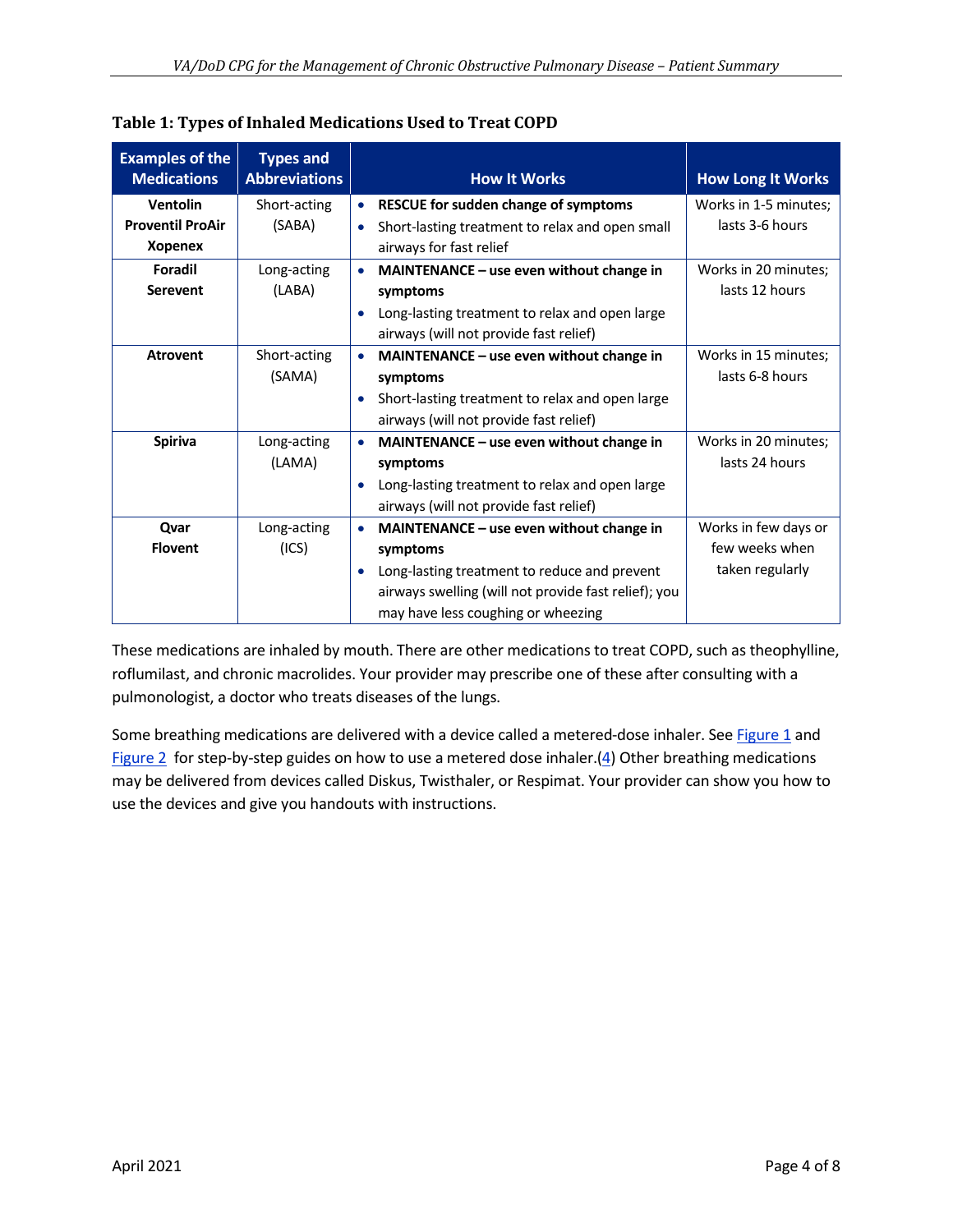# <span id="page-4-0"></span>**WITH a Mouthpiece Spacer/Chamber WITHOUT a Spacer/Chamber**

|                  | <b>Using Your Metered Dose Inhaler</b><br>WITH a mouthpiece spacer                                                                                                                                                                                                                                                                                             |  |  |  |  |
|------------------|----------------------------------------------------------------------------------------------------------------------------------------------------------------------------------------------------------------------------------------------------------------------------------------------------------------------------------------------------------------|--|--|--|--|
| 1.               | Make sure that the metal canister of your MDI is<br>inserted correctly into the plastic "boot" or holder<br>(see drawing).                                                                                                                                                                                                                                     |  |  |  |  |
| $\overline{2}$ . | Remove the cap from the mouthpiece of both the<br>MDI and the spacer.                                                                                                                                                                                                                                                                                          |  |  |  |  |
| 3.               | Insert the MDI mouthpiece in the soft opening<br>of the spacer. The MDI canister needs to be in an<br>upright position.                                                                                                                                                                                                                                        |  |  |  |  |
| 4.               | Shake the MDI with attached spacer several<br>times.                                                                                                                                                                                                                                                                                                           |  |  |  |  |
| 5.               | Breathe out, away from the spacer, to the end of<br>your normal breath.                                                                                                                                                                                                                                                                                        |  |  |  |  |
| 6.               | Place the mouthpiece of the spacer into your<br>mouth, past your teeth and above your tonque.<br>Close your lips around the mouthpiece. If you<br>are using a spacer with a mask, place the mask<br>over your nose and mouth. Be sure the mask has<br>a good seal against your cheeks and chin. There<br>should be no space between the mask and your<br>skin. |  |  |  |  |
| 7.               | Press down on the top of the metal canister once,<br>to release the medicine into the spacer.                                                                                                                                                                                                                                                                  |  |  |  |  |
| 8.               | Breathe in deeply and slowly through your mouth.<br>If the spacer makes a "whistling" sound, you are<br>breathing in too fast. You should NOT hear a<br>whistle.                                                                                                                                                                                               |  |  |  |  |
| 9.               | Hold your breath for 5 to 10 seconds.                                                                                                                                                                                                                                                                                                                          |  |  |  |  |
| 10.              | Breathe out slowly.                                                                                                                                                                                                                                                                                                                                            |  |  |  |  |
| 11.              | If you are instructed to take more than one<br>puff (spray), wait about 15 to 30 seconds (or as<br>directed by the package insert) before taking the<br>next puff. Then repeat steps 4-10.                                                                                                                                                                     |  |  |  |  |
| 12.              | Replace the cap on the mouthpiece of the MDI<br>inhaler and spacer after you have finished.                                                                                                                                                                                                                                                                    |  |  |  |  |
| 13.              | If you are inhaling a steroid, rinse your mouth out<br>with water, swish, gargle and spit.                                                                                                                                                                                                                                                                     |  |  |  |  |

# **Figure 1: Using Your Metered Dose Inhaler Figure 2: Using Your Metered Dose Inhaler**

<span id="page-4-1"></span>

Ask your healthcare provider for help if you need to use a facemask spacer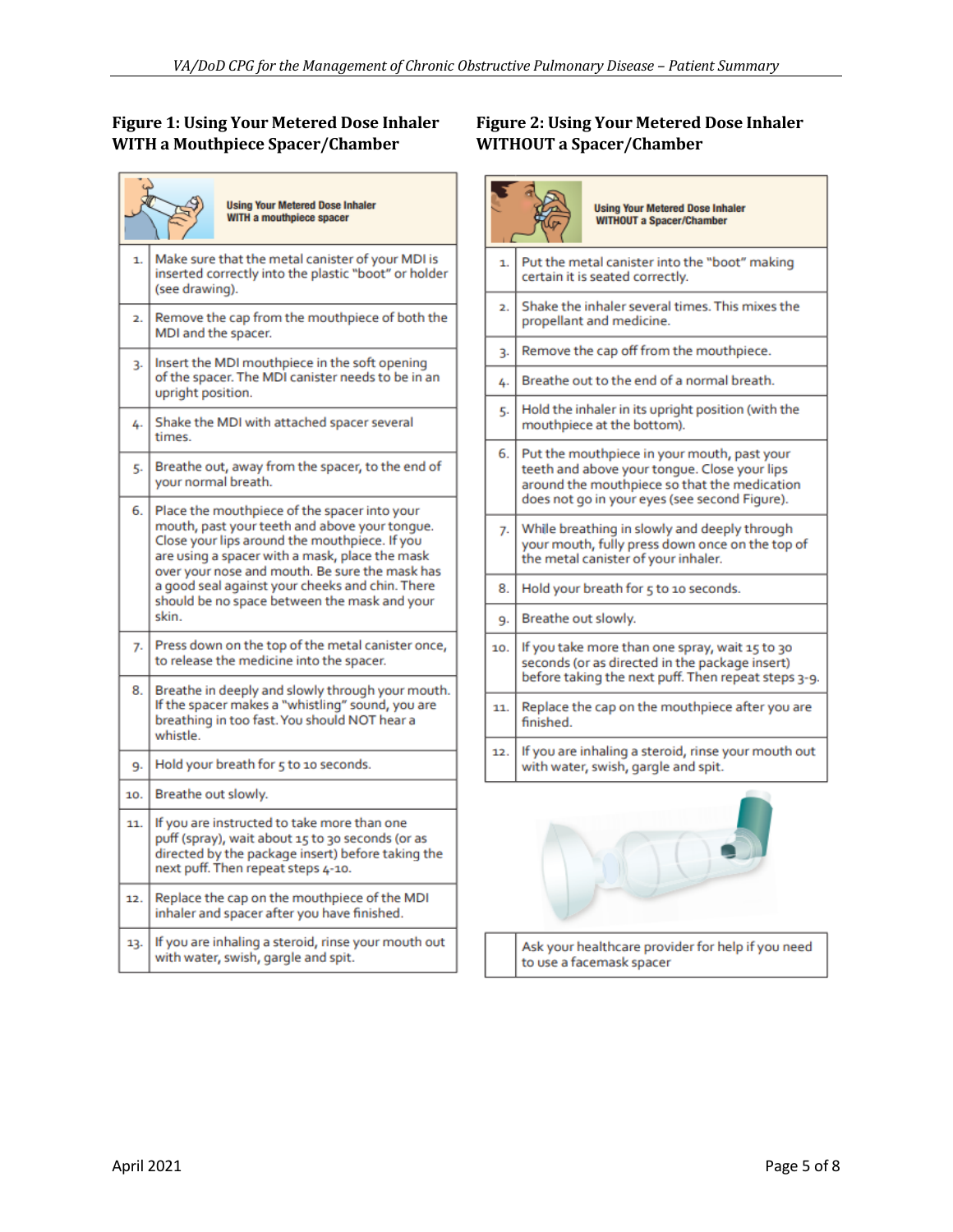## **VII. Other Treatment Options**

Your provider may discuss other forms of treatment with you. These may include:

- · Oxygen therapy
- · Supported self-management (working with a case manager and/or a pulmonary rehabilitation program to help you manage your COPD and reduce symptoms)
- · Telehealth monitoring
- · Breathing retraining
- · Nutrition education
- · Surgery

### **VIII. What Should You Do If Your COPD Worsens?**

A COPD exacerbation is a sudden worsening in your ability to breathe or more shortness of breath with increased cough and change in mucus or phlegm amount and/or color. If you think you are having a COPD exacerbation, you should get medical help right away from the clinic or emergency department. Your provider will work with you to establish an action plan before starting any stand-by medications.

### **IX. What Else Can You Do to Improve Your Health?**

- · **Quit smoking and avoid secondhand smoke**. Quitting smoking and avoiding any respiratory irritants like secondhand smoke can save your lung function and slow the progress of COPD more than any medical treatment available. This is the most important of all COPD treatments. Ask your provider about tools that can help you quit smoking. Resources are also available at [http://smokefree.gov/.](http://smokefree.gov/)
- · **Get vaccinated**. Illnesses such as a cold or the flu impact people with COPD more than others. Make sure to get the flu shot every year. The pneumonia vaccines are also important in reducing complications to COPD. Talk to your provider about the vaccines and when to get them.

## **X. Questions to Ask Your Provider**

- · How is my COPD diagnosis confirmed?
- · How is my COPD progressing compared to an average COPD patient?
- · Am I taking my medication the right way? (Take your inhalers to your appointments and have your provider, clinical pharmacist, or respiratory therapist show you how to use them.)
- · Should I take any of my medications all the time?
- · What medication should I take when my symptoms are worse than usual?
- · When should I go to the emergency department?
- · How much activity should I have in my everyday life?
- Are there any special exercises I should be doing?
- Should I change my diet?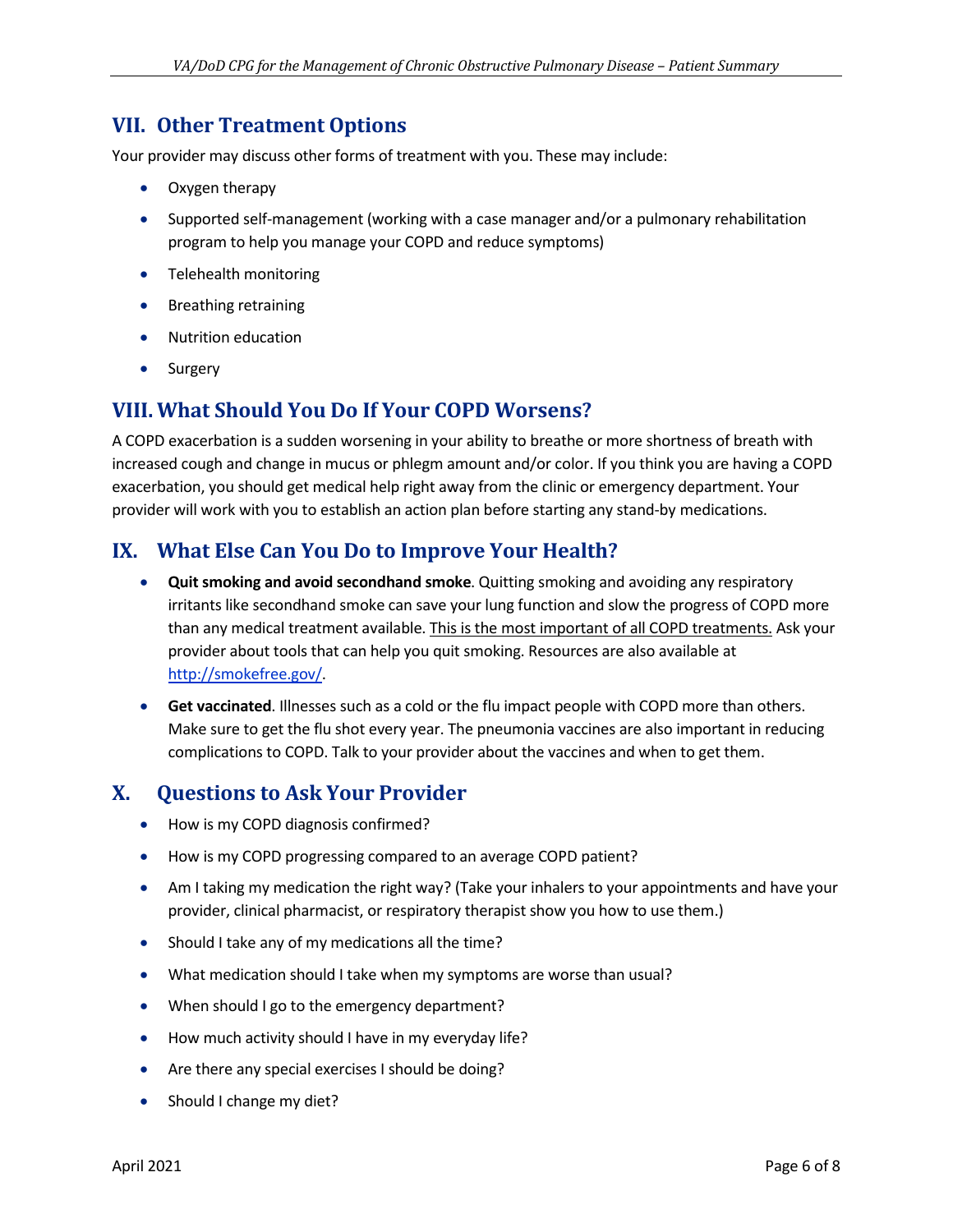## **XI. Frequently Asked Questions**

#### · **If I quit smoking, will it really help my COPD?**

Yes, the single best thing you can do to prevent your COPD from getting worse is to stop smoking. Ask your provider how he or she can help you stop smoking. You should also avoid places where other people are smoking. This will help you avoid breathing in secondhand smoke.

#### · **Is it safe to be around my family and friends?**

Yes, you should stay active and do things with your family and friends. COPD is not contagious, and you may feel better after spending time with loved ones. However, you should avoid being around them when they are smoking. You should also avoid contact with anyone that has a cold, a cough, or the flu symptoms. People with COPD are more likely to have serious complications when they catch the cold or flu virus.

· **Is it safe for me to receive the flu vaccine and other vaccines that my provider recommends?**

Yes, it is safe for you to receive these vaccines. You can reduce risks for respiratory infections and COPD complications by getting the flu vaccine every year and other vaccines that your provider recommends.

· **My doctor said the breathing test showed that I only have small percent of lung function. What does that mean?**

The breathing test to confirm your diagnosis of COPD can also tell how much your exhaled airflow is limited.

### · **I take all the medications – why do I still get short of breath doing any little thing?**

Getting short of breath depends on how severe your COPD is, if you have any heart condition, and how well your muscles work. If you are still short of breath while taking all your medications, talk with your provider. Undergoing physical rehabilitation or pulmonary rehabilitation will improve your ability to function. Ask your provider to see which program you need and can qualify for.

### · **My walk test showed my oxygen was above 90% – why am I still short of breath?**

Although low oxygen can contribute to shortness of breath, problems with airways in COPD can also make you short of breath. When the airways are narrow, the lungs cannot ventilate or move air adequately. Ventilation is needed to be able to move oxygen in and move used air or carbon dioxide out. Lack of good lung ventilation in COPD makes you short of breath. Use of inhaled medication can improve ventilation and reduce your shortness of breath. Increase physical function from rehabilitation can also reduce your shortness of breath.

### **XII. You Can Find More Information on COPD and Living with COPD Here:**

- · National Heart Lung and Blood Institute: [http://www.nhlbi.nih.gov/health/health](http://www.nhlbi.nih.gov/health/health-topics/topics/copd/)[topics/topics/copd/](http://www.nhlbi.nih.gov/health/health-topics/topics/copd/); 301-592-8573 (dial 7-1-1 for access to free Telecommunications Relay Services [TRS])
- · U.S. Centers for Disease Control and Prevention:<http://www.cdc.gov/copd/>; 800-CDC-INFO (800- 232-4636); TTY: (888) 232-6348